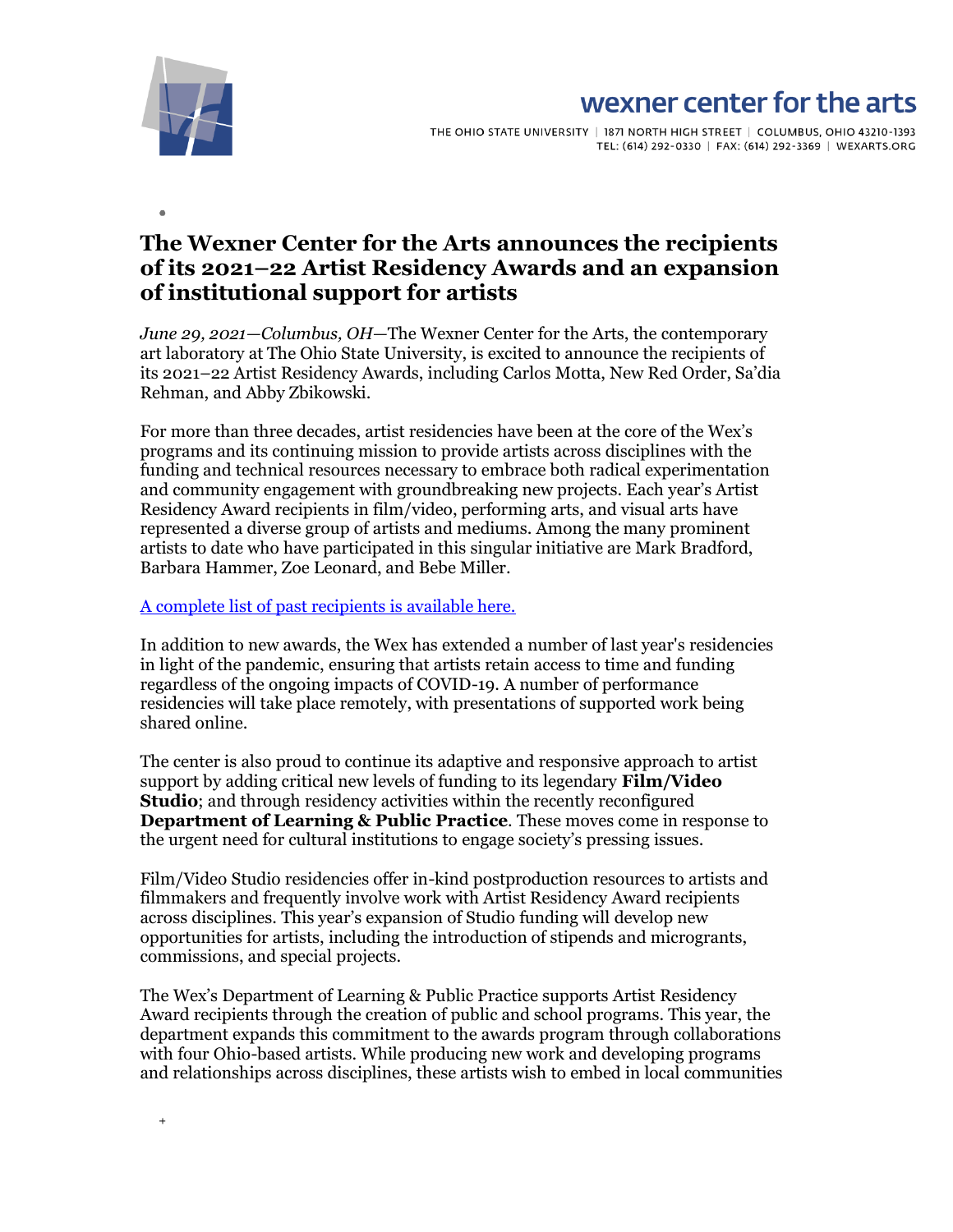and in various capacities, pursuing new realms for art activity, bridging the personal with the civic and the local with the global.

"The Wex's strong history of offering support for artists during the ideation phase of projects has allowed for particularly intimate—and often longstanding relationships," says Johanna Burton, Executive Director of the Wex. "At this crucial juncture, we are delighted to deepen even further the center's commitment to artists, whose work has the ability to inform and transform the world in real time."

This year's recipients are:

## **Visual Arts**

**Carlos Motta** is a Colombian-born multidisciplinary artist who collaborates with minority communities to challenge dominant narratives of past and present. For his residency project, Motta will create a new video that explores postcolonial subjectivity and democratic participation by examining the stakes of changing the name of the Wexner Center's home city of Columbus. Can alternative historical memories be constructed, and what roles might different types of memorialization have in changing the terms of historical narration? Motta's residency project will premiere at the Wex in fall 2022.

## **Performing Arts**

**Jaamil Olawale Kosoko** is familiar to Wex audiences through the 2018 presentation of his work *Séancers* and a 2020 virtual watch party for *Chameleon*, a Wex-commissioned film work supported by the Film/Video Studio. Kosoko's Artist Residency Award has been extended through summer 2022. Plans include an onsite visit to the center's Film/Video Studio to work on the project *Syllabus for Black Love*. The new work will be presented at the Wex in spring 2022.

**Abby Zbikowski**, a choreographer and alumnus of Ohio State's Department of Dance, will use a five-week residency this fall to continue work on *Radioactive Practice* in collaboration with dramaturge and Ohio State Assistant Professor Momar Ndiaye. The genre-bending performance draws on movement traditions such as hip-hop, modern dance, West African, tap, synchronized swimming, and soccer and is slated for a virtual public presentation in spring 2022.

#### **Performing Arts: virtual residencies**

**James Dennen** has adapted his highly physical practice for COVID-19 by creating work for a new "location": virtual reality. Three virtual residencies with the improvisational theater artist are tentatively planned between summer 2021 and spring 2022, yielding material that will be shared with audiences online.

**Jennifer Harge** will begin production on *Steal. Still.* from her home base in Detroit. The experimental film will depict a gathering of real and imagined Black ancestries—positioning itself as another kind of physicality to history, spirit, and Black life. The movement artist will complete her work this fall, in collaboration with filmmaker Devin Drake.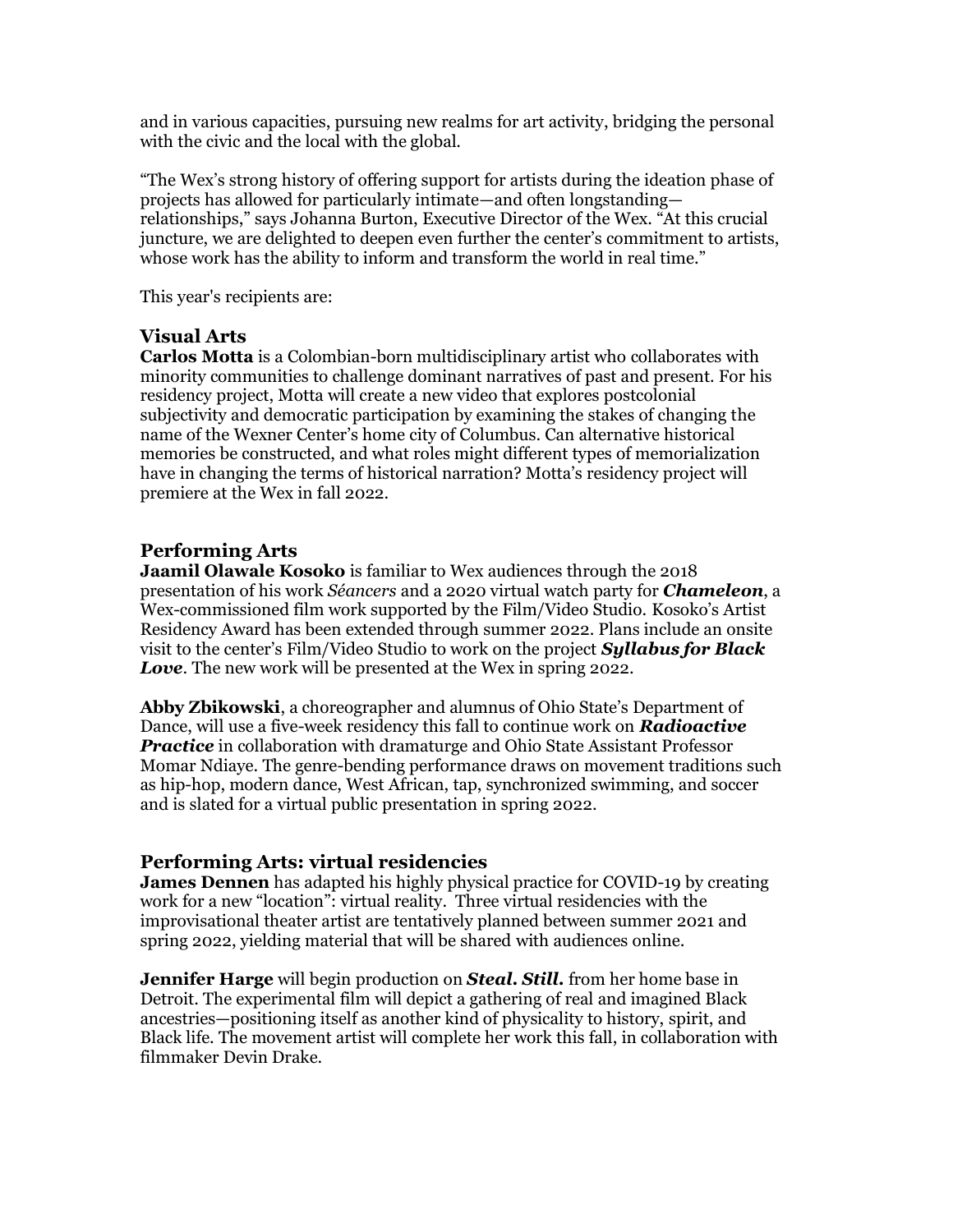**Awilda Rodríguez Lora** will work with filmmake[r Gisela Rosario](https://www.tfiny.org/filmmakers/detail/gisela_rosario) and Ohio State's Advanced Computing Center for the Arts and Design (ACCAD) to create a digital version o[f her performative work](https://wexarts.org/explore/awilda-rodriguez-lora) *SUSTENTO*, which will premiere online in early 2022. The project attempts to evaluate and document the sustainability of the Puerto Rico-based artist's practice as a choreographer and cultural entrepreneur.

**Norah Zuniga Shaw**, a choreographer, vocalist, writer, and OSU Dance professor, will continue her ongoing project *[Climate Gathering](https://livablefuturesnow.org/climate)* with a series of experiments in digital performance that respond directly to planetary conditions of crisis and uncertainty. Related performance lectures and discussions currently scheduled for this October will be followed by a three-episode podcast series, *Livable Futures*, in February 2022.

## **Film/Video**

**Hope Ginsburg**'s relationship with the Wex goes back to her inclusion in the 2004 exhibition *Work Ethic,* and has continued through the Wex's Film/Video Studio, which most recently supported the completion of her 2019 installation *Swirling.* As part of her ongoing two-year residency, Ginsburg will build on *Swirling* with *Meditation Ocean*, a multi-channel immersive installation that expands her interest in climate change and marine ecology to include human health and wellbeing. Ginsburg will also work with the center's Department of Learning & Public Practice in anticipation of a Winter 2023 exhibition of the work at the Wex.

**New Red Order** (NRO) is a "public secret society" collaborating with self-described "informants," to interrogate individual and collective desires for indigeneity. Core contributors are Adam Khalil (Ojibway), Zack Khalil (Ojibway), and Jackson Polys (Tlingit). This two-year residency will provide production support for *Never Settle,*  an artwork taking the form of a promotional initiation video that lures potential inductees with promises of decolonization and settler remediation. NRO also plans to work with departments at Ohio State to further its exploration of digital image manipulation, and to deepen the group's ongoing study of Ohio's Earthworks.

#### **Learning & Public Practice**

**Kari Gunter-Seymour** will be this year's artist-in-residence for the center's *[Pages](https://wexarts.org/education/pages)* literacy program, working closely with high school students and teachers from central Ohio. She is the Poet Laureate of Ohio and winner of the 2020 Ohio Poet of the Year Award*.* A ninth generation Appalachian, Gunter-Seymour is the founder and executive director of the Women of Appalachia Project [\(WOAP\)](https://www.womenofappalachia.com/) and editor of its anthology series, *Women Speak*.

**Tala Kanani** is an interdisciplinary painter and educator whose work is rooted in neighborhoods, cross-cultural communities, and "under the radar" actions and art initiatives. Kanani's residency will focus on the development of new work and on multidisciplinary community-based artmaking and art education projects throughout central Ohio, in partnership with center staff.

**Sa'dia Rehman**, originally from Queens, New York, and now based in Columbus, explores how contemporary and historical images communicate, consolidate, and contest ideas about race, empire, and labor. Rehman's residency will include a series